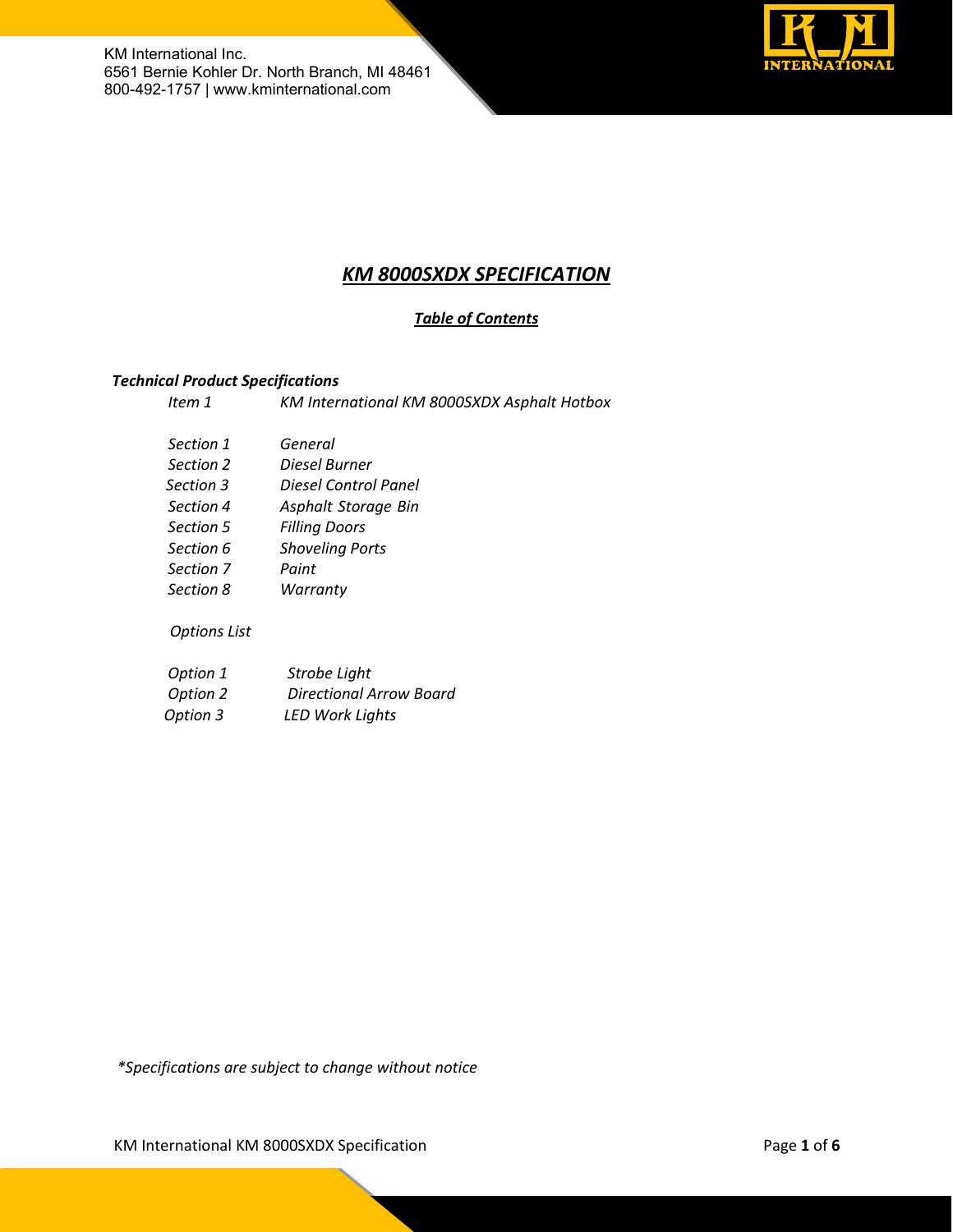

| <b>SECTION</b>   |     | <b>SPECIFICATION DETAIL</b>                                                                                                                                           | <b>COMPLY</b> |    |
|------------------|-----|-----------------------------------------------------------------------------------------------------------------------------------------------------------------------|---------------|----|
|                  |     |                                                                                                                                                                       | <b>YES</b>    | NΟ |
| <b>SECTION 1</b> | 1.1 | This specification is to describe the asphalt hotbox reclaimer unit designed to<br>manage up to four (2) tons (8,000 lbs.) of plant asphalt road mix.                 |               |    |
| GENERAL          | 1.2 | The unit is designed as a skid mounted unit.                                                                                                                          |               |    |
|                  | 1.3 | The unit offers the user the ability to maintain hot mix asphalt or cold<br>patch material at workable temperatures for up to forty eight (48) hours<br>continuously. |               |    |
|                  | 1.4 | Unit also offers to the user the option to "reclaim" virgin hot mix asphalt from<br>ambient storage temperature to usable hot mix form.                               |               |    |
|                  | 1.5 | The unit offers the ability to safely maintain temperatures that accommodate<br>standard "cold patching" materials (requires low temperature thermostat<br>option).   |               |    |
|                  | 1.6 | The heating unit comes available as a thermostatically temperature controlled<br>LPG fueled heating system.                                                           |               |    |
|                  | 1.7 | Operator must be able to maintain load temperature between 50-350 degrees<br>Fahrenheit.                                                                              |               |    |
|                  | 1.8 | Overall dimensions measure 88" x 72" x 56"                                                                                                                            |               |    |

| <b>SECTION 2</b>     | 2.1  | Asphalt storage compartment will be heated by a diesel fueled 12VDC KEM 101<br>Beckett burner.                                                                                                                  |  |
|----------------------|------|-----------------------------------------------------------------------------------------------------------------------------------------------------------------------------------------------------------------|--|
| <b>DIESEL BURNER</b> | 2.2  | Burner rating is not to exceed 105,000 BTU.                                                                                                                                                                     |  |
|                      | 2.3  | The diesel burner must be mounted to the hot box above the trailer frame<br>within the chassis. Burners mounted even with or below the frame are<br>unacceptable.                                               |  |
|                      | 2.4  | Burner must be easily removed for maintenance by removing four (4) nuts and a<br>fuel line.                                                                                                                     |  |
|                      | 2.5  | The burner is protected and enclosed by a cover keeping the unit and<br>components out of weather and clear of road debris.                                                                                     |  |
|                      | 2.6  | The diesel burner will be equipped with an automatic electronic ignition system.                                                                                                                                |  |
|                      | 2.7  | The diesel burner will supply primary combustion air and fuel into the insulated<br>(combustion) fire box during operation.                                                                                     |  |
|                      | 2.8  | It will be equipped with 100% safety shut down if burner ignition fails.                                                                                                                                        |  |
|                      | 2.9  | In the event of a monitored abnormally high temperature in the combustion<br>chamber the burner will automatically shut down for safety purposes and<br>require the system to be recycled for a manual restart. |  |
|                      | 2.10 | Combustion chamber must be an integral part of the burner system and easily<br>removed above the trailer frame.                                                                                                 |  |
|                      | 2.11 | Combustion chamber is constructed of a one piece 1.5" ceramic refractory<br>board.                                                                                                                              |  |
|                      | 2.12 | The heating system will be supplied power by a twelve (12) volt gel deep cycle<br>marine battery maintained through the towing vehicle charging system                                                          |  |
|                      | 2.13 | A permanently mounted 110 volt/12volt battery charger is supplied for<br>overnight charging.                                                                                                                    |  |
|                      | 2.14 | The heating system fuel supply tank shall be a minimum of 27 gallon capacity.                                                                                                                                   |  |
|                      | 2.15 | The fuel tank will include a quick site fuel level indicator on top of the tank.                                                                                                                                |  |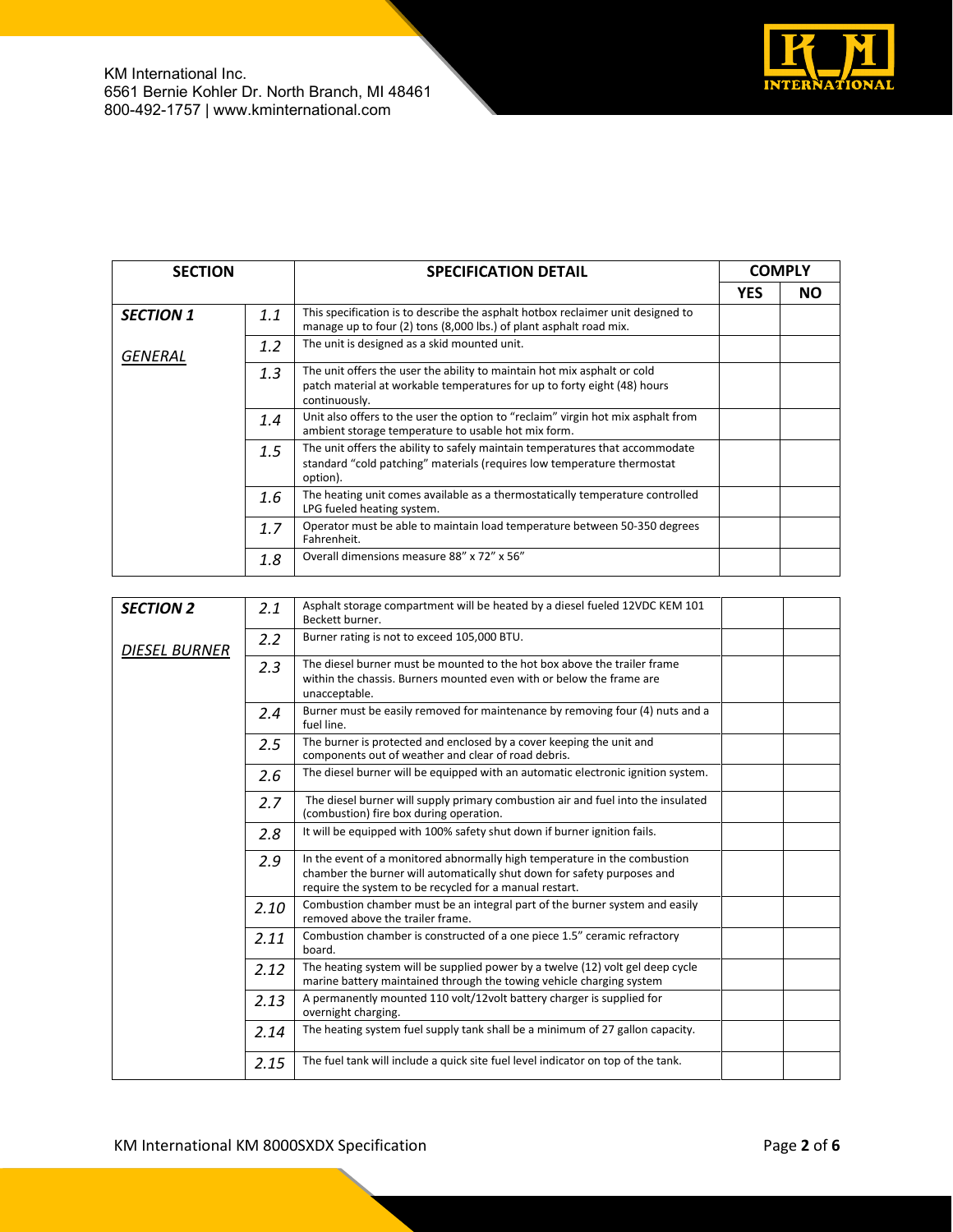

| <b>SECTION</b>          |      | <b>SPECIFICATION DETAIL</b>                                                                                     |            | <b>COMPLY</b> |  |
|-------------------------|------|-----------------------------------------------------------------------------------------------------------------|------------|---------------|--|
|                         |      |                                                                                                                 | <b>YES</b> | <b>NO</b>     |  |
| <b>Section 3</b>        | 3.1  | The unit is to include a sealed weather resistant NEMA Type 4 control panel.                                    |            |               |  |
|                         | 3.2  | The NEMA Type 4 control panel dimensions measure 12" x 10" x 8".                                                |            |               |  |
| Diesel<br>Control Panel | 3.3  | The control panel incorporates an Programmable Logic Controller (PLC).                                          |            |               |  |
|                         | 3.4  | The control panel monitors and controls heating temperatures from 50-350 degrees<br>F.                          |            |               |  |
|                         | 3.5  | The control panel allows for monitoring, tracking and logging of data.                                          |            |               |  |
|                         | 3.6  | The control panel incorporates an on-delay burner start up on a 0-168 hour<br>adjustment.                       |            |               |  |
|                         | 3.7  | The control panel incorporates an hour meter with a resettable run time and a Non-<br>Resettable total runtime. |            |               |  |
|                         | 3.8  | The control panel is to display real time asphalt load and combustion chamber<br>temperatures.                  |            |               |  |
|                         | 3.9  | The control panel will display real time voltage with accuracy of +/-3%.                                        |            |               |  |
|                         | 3.10 | The diesel burner will be controlled digitally with the PLC and HMI systems.                                    |            |               |  |
|                         | 3.11 | Burner and controls shall be mounted on the front exterior wall of the storage bin.                             |            |               |  |

| <b>SECTION</b>            |      | <b>SPECIFICATION DETAIL</b>                                                                                                                                                                                                                                                                                        |            | <b>COMPLY</b> |
|---------------------------|------|--------------------------------------------------------------------------------------------------------------------------------------------------------------------------------------------------------------------------------------------------------------------------------------------------------------------|------------|---------------|
|                           |      |                                                                                                                                                                                                                                                                                                                    | <b>YES</b> | <b>NO</b>     |
| <b>SECTION 4</b>          | 4.1  | The asphalt storage bin will hold a capacity of four (4) tons of material.                                                                                                                                                                                                                                         |            |               |
|                           | 4.2  | The storage bin measures 64" x 72" x 56" from base of bin to peak.                                                                                                                                                                                                                                                 |            |               |
| ASPHALT                   | 4.3  | The design offers gravity feed of the material towards the shovel ports.                                                                                                                                                                                                                                           |            |               |
| <i><b>STORAGE BIN</b></i> | 4.4  | The asphalt bin is constructed of four 12-gauge welded steel walls.                                                                                                                                                                                                                                                |            |               |
|                           | 4.5  | The floor will be constructed of one solid piece of 12-gauge steel.                                                                                                                                                                                                                                                |            |               |
|                           | 4.6  | A third wall of reflective aluminum is attached and located between the storage bin<br>and the outer shell.                                                                                                                                                                                                        |            |               |
|                           | 4.7  | 2,300-degree Fahrenheit refractory ceramic insulation located between the<br>reflective wall and bottom floor insulates the bottom of the unit.                                                                                                                                                                    |            |               |
|                           | 4.8  | High temperature fiber glass insulation not less than two inches (2") in thickness<br>insulates the exterior walls of the unit.                                                                                                                                                                                    |            |               |
|                           | 4.9  | The outer shell will be fabricated of reinforced 16-gauge steel.                                                                                                                                                                                                                                                   |            |               |
|                           | 4.10 | All seams will be a continuous weld.                                                                                                                                                                                                                                                                               |            |               |
|                           | 4.11 | Interior gussets and supports welded at strategic points provide additional<br>fabricating rigidity.                                                                                                                                                                                                               |            |               |
|                           | 4.12 | The shovel deck platform is solid reinforced 11-gauge steel.                                                                                                                                                                                                                                                       |            |               |
|                           | 4.13 | Asphalt chambers must not have any vents or heat tubes running from front to back.<br>As these tubes contribute to asphalt damaging or bridging in the chamber. Vent<br>openings in the asphalt chamber will quickly fill up with asphalt and limit the transfer<br>of heat likewise these units are unacceptable. |            |               |
|                           | 4.14 | Asphalt storage bin shall be constructed in a triangular polyhedron dual chamber<br>manner to facilitate heat energy to the center of the load.                                                                                                                                                                    |            |               |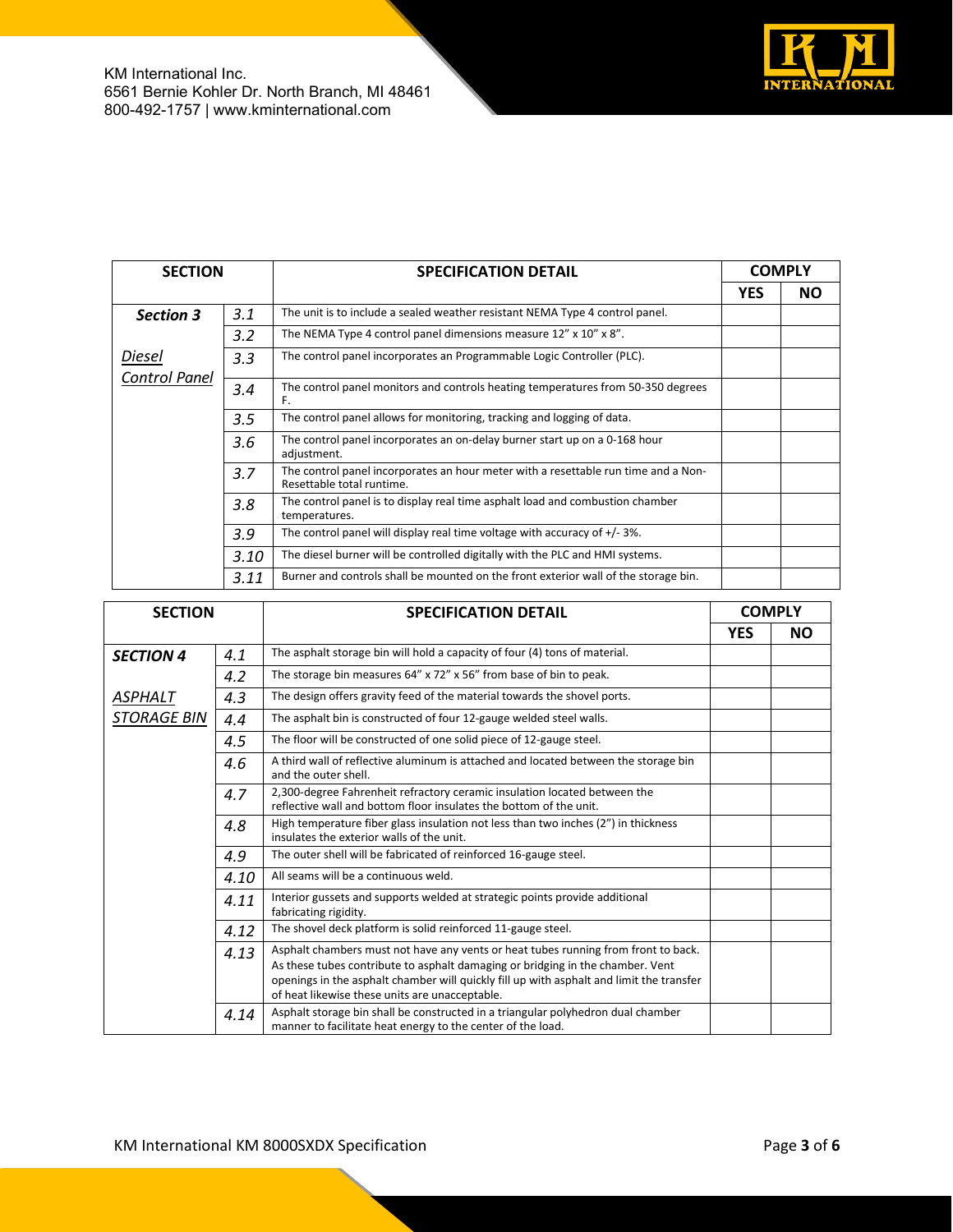

| <b>SECTION 5</b> | 5.1  | Two manual peaked top doors for the lid. Each door is constructed of sixteen (16)<br>gauge steel insulated with not less than three inched (3") of high temperature                                                                                                                                                                                                                     |  |
|------------------|------|-----------------------------------------------------------------------------------------------------------------------------------------------------------------------------------------------------------------------------------------------------------------------------------------------------------------------------------------------------------------------------------------|--|
| <b>FILLING</b>   | 5.2  | insulation to offer optimum efficiency.<br>The two doors measure 32"x72" and are 3.25" thick.                                                                                                                                                                                                                                                                                           |  |
| <u>DOORS</u>     | 5.3  | Two cantilevered handles allow easy, one man lid opening and closing.                                                                                                                                                                                                                                                                                                                   |  |
|                  | 5.4  | The handles will be fabricated of square tubing and allow the user to open and close<br>the lid from a ground standing position.                                                                                                                                                                                                                                                        |  |
|                  | 5.5  | The handles all for the user to operate close to the unit and out of danger of road<br>traffic.                                                                                                                                                                                                                                                                                         |  |
|                  | 5.6  | A replaceable gas spring will be affixed to each door to reduce opening force as well<br>as hold the door in the open position for filling.                                                                                                                                                                                                                                             |  |
|                  | 5.7  | When open the doors open a minimum of 98" from peak to peak.                                                                                                                                                                                                                                                                                                                            |  |
|                  | 5.8  | The maximum opening force required will be no more than 15 lbs.                                                                                                                                                                                                                                                                                                                         |  |
|                  | 5.9  | Additional grab handles are located on the opposite sides of the lid.                                                                                                                                                                                                                                                                                                                   |  |
|                  | 5.10 | When in the open position, the lids creates a funnel designed large enough to easily<br>maneuver the unit under standard asphalt stations (batch or silo type plants) for<br>filling and open to protect the unit.                                                                                                                                                                      |  |
|                  | 5.11 | Asphalt loading lids must be a continuous type hinge. Pillow block bearings hinges are<br>not acceptable due to their failure rate.                                                                                                                                                                                                                                                     |  |
|                  | 5.12 | The handle linkage shall be bolted to the box side and not require re-positioning the<br>handle to operate or the use of body weight to counteract the weight of the door<br>when opening or closing.                                                                                                                                                                                   |  |
|                  | 5.13 | When opening the doors the operator shall be positioned immediately and safely<br>alongside the unit and in-line with the structural fenders, standing either in front of<br>or behind them depending on which door is being actuated. Throughout the opening<br>and closing of the doors the operator shall not be required to step away from the unit<br>to operate the door handles. |  |
|                  | 5.14 | When the doors are opened, the door design shall serve to protect the burner,<br>controls, and other related components and exhaust stack located in the front<br>storage area from falling material during the loading process.                                                                                                                                                        |  |
|                  | 5.15 | The design of the loading doors must open from front to back protecting the trailer<br>and enabling easy loading with frontend loaders from the side of units. No exception<br>to this critical safety consideration shall be permitted.                                                                                                                                                |  |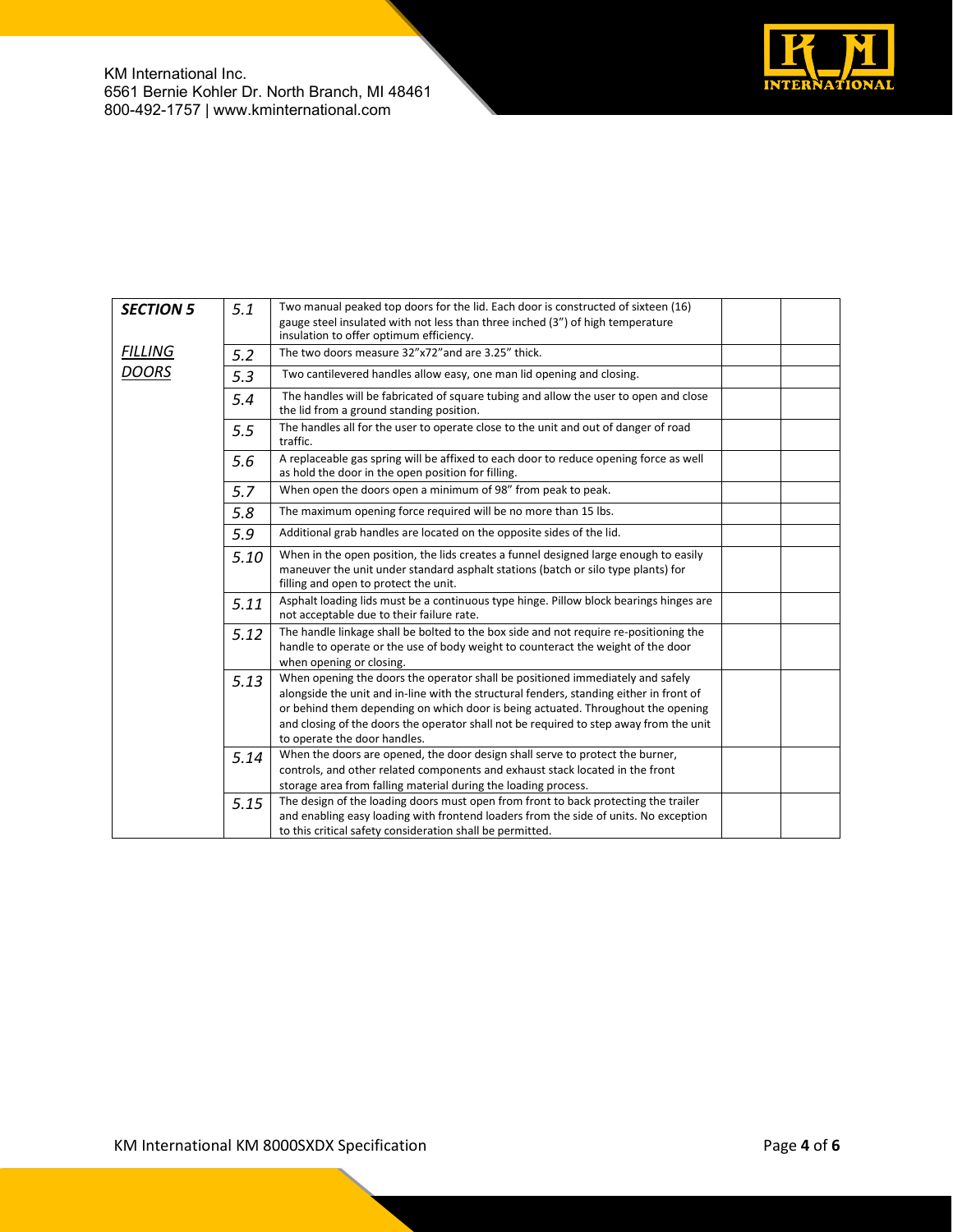

| <b>SECTION 6</b> | 6.1 | Two (2) shoveling ports are located at the rear of the unit to provide for unloading<br>material. Enabling multiple operators to perform simultaneously. |  |
|------------------|-----|----------------------------------------------------------------------------------------------------------------------------------------------------------|--|
| <b>SHOVELING</b> | 6.2 | The shovel ports must be large enough to accommodate standard use asphalt<br>shovels.                                                                    |  |
| <b>PORTS</b>     | 6.3 | The doors will be fabricated of welded sixteen (16) gauge steel with a 1" minimum<br>high temperature insulation enclosed inside the doors.              |  |
|                  | 6.4 | The doors travel in a sliding track which is equipped with a safety latch feature to<br>keep shovel doors open during use.                               |  |
|                  | 6.5 | Each shovel port is to be a minimum of 16" high by 20" wide.                                                                                             |  |

| <b>SECTION 7</b> | 7.1 | All pieces exposed shall be properly coated.                                                                                                                                                                  |  |
|------------------|-----|---------------------------------------------------------------------------------------------------------------------------------------------------------------------------------------------------------------|--|
| PAINT            | 7.2 | All raw materials used in the manufacturing process will be new and unused and<br>properly coated with an industrial equipment primer and industrial equipment<br>paint coating.                              |  |
|                  | 7.3 | KM International chrome yellow will be the primary coating color.                                                                                                                                             |  |
|                  |     |                                                                                                                                                                                                               |  |
| <b>SECTION 8</b> | 8.1 | The manufacturer will, for a period of twelve (12) months from the invoice date,<br>repair or replace any serviceable or consumable parts determined by a KM<br>International representative to be defective. |  |
| WARRANTY         | 8.2 | All components, with the exception of the previously listed twelve (12) month<br>warrantied parts, will be covered under this warranty for a period of twenty-four<br>(24) months.                            |  |
|                  | 8.3 | This warranty applies only when the claim is approved and repaired by a KM<br>International representative.                                                                                                   |  |

8.4 This warranty applies only when the equipment is used for its intended purpose

and properly maintained.